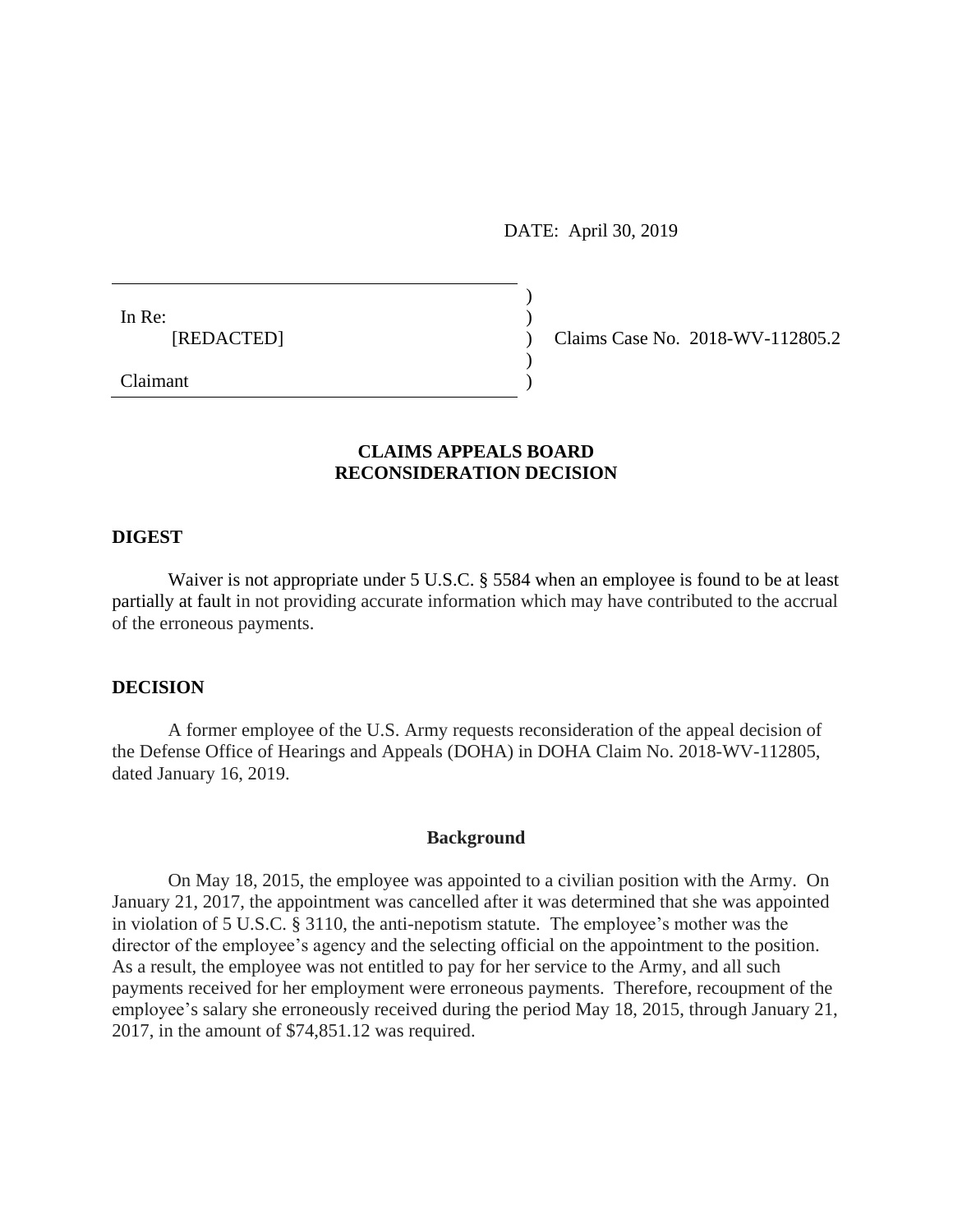In the appeal decision, the DOHA adjudicator sustained the Defense Finance and Accounting Service's decision to deny waiver of the debt. The adjudicator found that the record evidence showed that the employee was at least partially at fault in the accrual of the debt because she failed to disclose that her mother was the director of the hiring agency/selection official of her appointment.

In her request for reconsideration, the employee states that waiver should be granted because of financial hardship in repaying the debt. She also states that she was unaware of the hiring error. She states that she worked for almost two years with exceptional performance ratings. She also contends that the agency should have known of her relationship with the selecting official because she worked for the agency from July 2010 through July 2012, and she noted on her *Declaration for Federal Employment* (OF-306), at that time that her mother, father and step-father worked for the agency. She also argues that her mother was not involved in hiring her.

### **Discussion**

The anti-nepotism statute, 5 U.S.C. § 3110, provides in pertinent part, the following:

(b) A public official may not appoint, employ, promote, advance, or advocate for appointment, employment, promotion, or advancement, in or to a civilian position in the agency in which he is serving or over which he exercises jurisdiction or control any individual who is a relative of the public official. An individual may not be appointed, employed, promoted, or advanced in or to a civilian position in an agency if such appointment, employment, promotion, or advancement has been advocated by a public official, serving in or exercising jurisdiction or control over the agency, who is a relative of the individual.

(c) An individual appointed, employed, promoted, or advanced in violation of this section is not entitled to pay, and money may not be paid from the Treasury as pay to an individual so appointed, employed, promoted, or advanced.

In this case, the employee's mother, as the director of the hiring agency, was the selecting official for her May 2015 appointment to the position. The Army did not discover this until over a year later in the processing of the employee's promotion. The Army then conducted an investigation into the appointment action. In January 2017 the Army determined that the employee's appointment violated the anti-nepotism statute. Therefore, the employee's appointment was cancelled and as required by statute a recoupment action was initiated for the salary she received from May 2015 through January 2017. Although the employee states that she worked hard for almost two years with exceptional performance ratings, the anti-nepotism statute's absolute prohibition on payment bars any ability for the employee to be compensated for her services during the period of her illegal employment. However, all such payments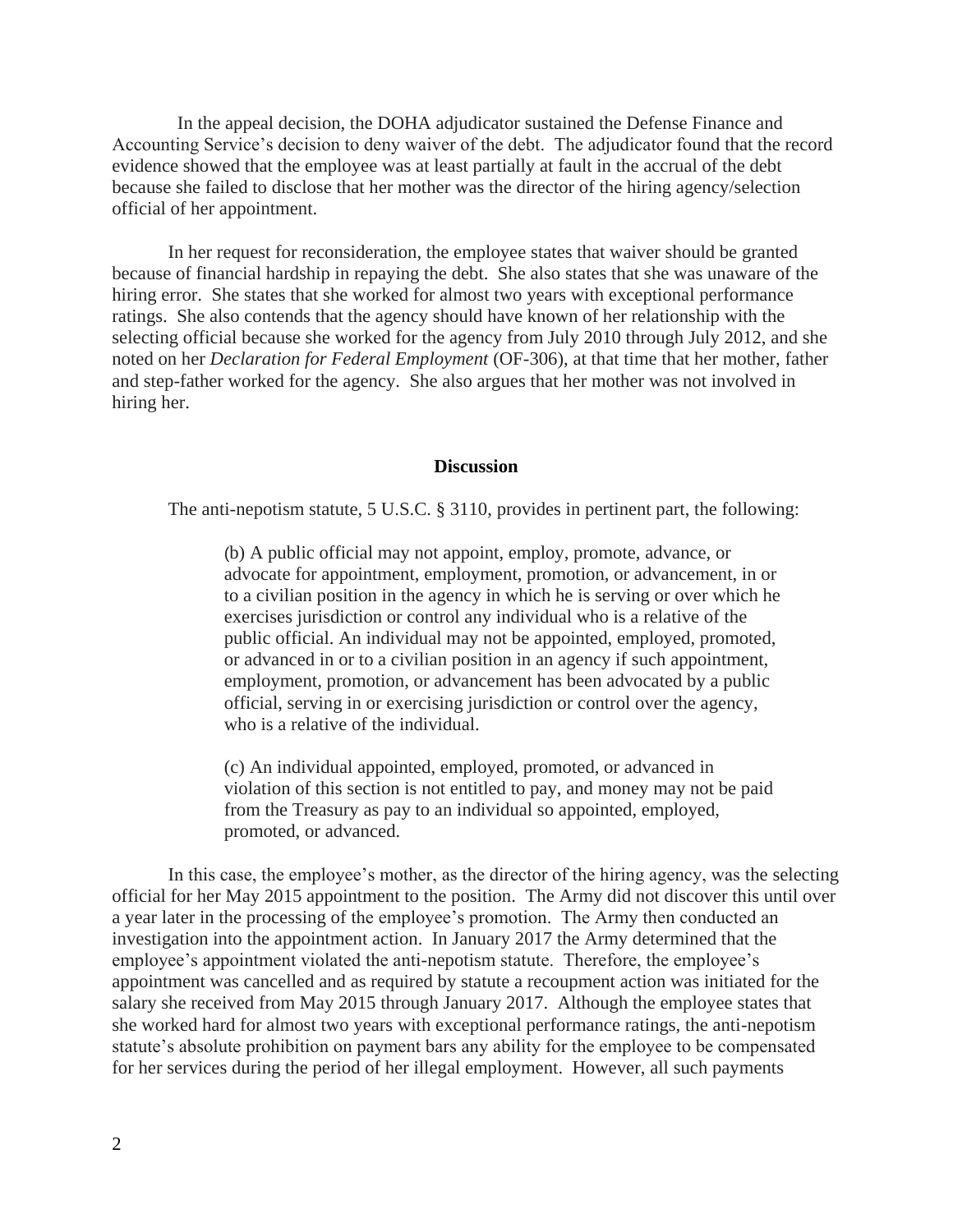received for her employment were erroneous payments which can be considered for waiver under the authority of 5 U.S.C. § 5584.

Under 5 U.S.C. § 5584, we have the authority to waive collection of erroneous payments of salary an employee receives if collection would be against equity and good conscience and not in the best interests of the United States, provided there is no indication of fraud, misrepresentation, fault or lack of good faith on the part of the employee. Under section 5584(b)(1), DOHA is precluded from exercising equitable waiver authority where an employee is found at least partially at fault in not providing accurate information that gave rise to the erroneous payment. *See* Comptroller General decision B-224647, Sept. 28, 1987.

We have consistently interpreted the word "fault" to include something more than a proven overt act or omission by the employee. We thus consider fault to exist if in light of all the facts it is determined that the employee should have known that an error existed and taken action to have it corrected. Our standard is whether a reasonable person should have been aware that she was receiving payment in excess of her proper entitlement. *See* B-256296, June 14, 1994.<sup>1</sup>

Both DFAS and the DOHA adjudicator found evidence in the record that the employee was at least partially at fault in the accrual of her debt for the failure to inform her employing agency of her relationship to the selecting official. She failed to disclose her mother's name on her May 2015 OF-306, as she was instructed to do. As a result, the appropriate officials did not realize at the time of her in-processing for her federal appointment that she was employed in contravention of the above-mentioned anti-nepotism statute. If the employee had listed her mother's name on the OF-306, presumably, her illegal appointment would have been discovered thereby preventing the erroneous salary payments. Thus, the employee's omission of required information precipitated the error in her hiring. Although the employee noted on her OF-306 when she worked for the agency from 2010 through July 2012 that she had family members working at the agency, she also listed their names at that time as required on the form. However, when she subsequently filled out another OF-306 for the position at the agency in 2015, she did not disclose their names. In addition, as noted by the DOHA adjudicator in the appeal decision, in a sworn statement after discovery of the violation in hiring, she stated that she understood the fact that her mother could not hire her. Under the circumstances, we find no error in the appeal decision imputing fault on the part of the employee in the accrual of the debt, which statutorily precludes waiver.

Finally, financial hardship does not provide a basis for waiver. *See* DOHA Claims Case No. 00081602 (November 22, 2000).

 $\overline{a}$ 

<sup>&</sup>lt;sup>1</sup>This decision was decided under 10 U.S.C. § 2774 because the applicant for waiver was a military member. However, the standards for waiver under 5 U.S.C. § 5584 and 10 U.S.C. § 2774 are the same.